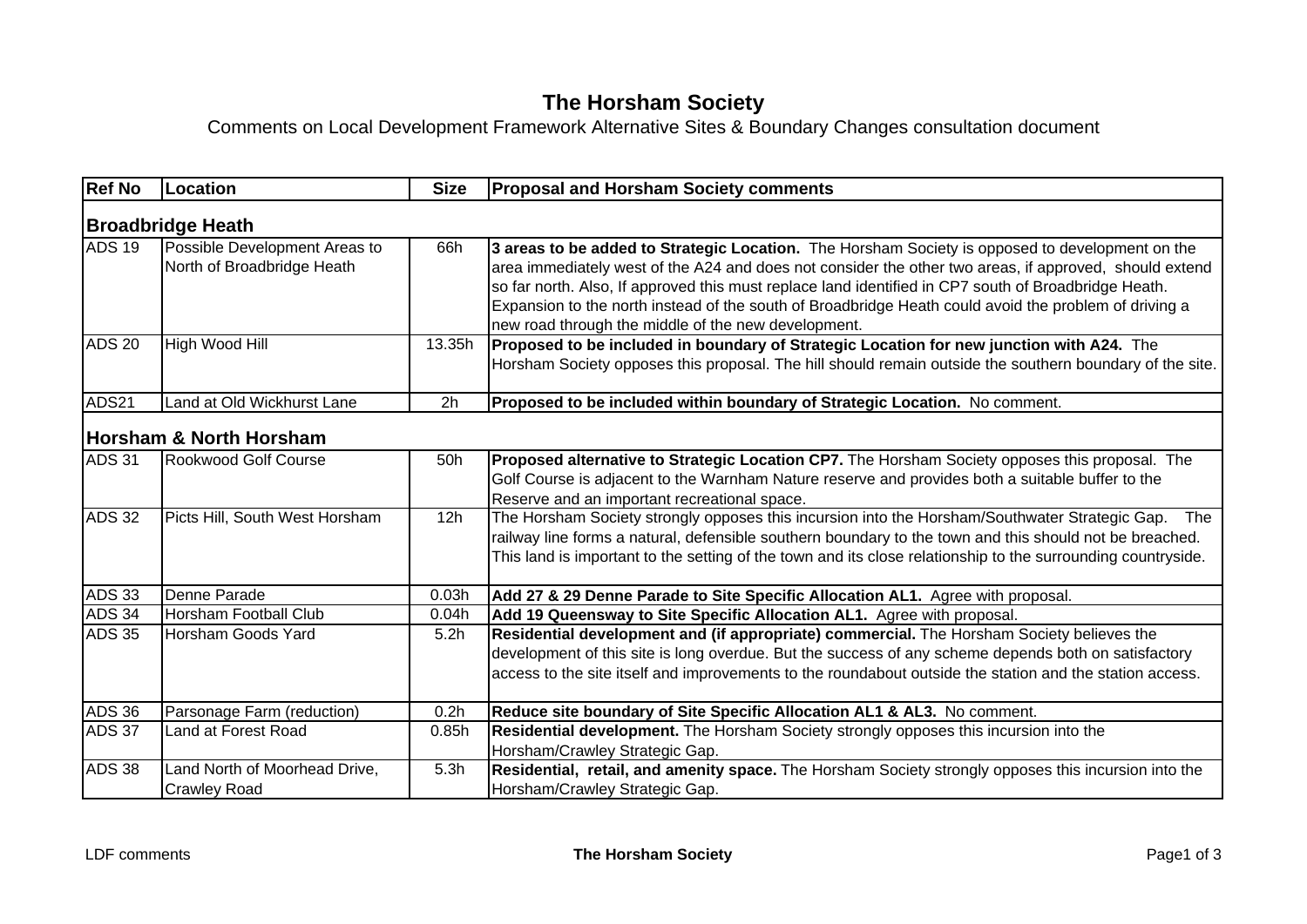| <b>Ref No</b>                       | Location                                     | <b>Size</b>      | <b>Proposal and Horsham Society comments</b>                                                                                                                                                                                                                                                                                                                                                                                                                                                                                                                                                                                              |  |  |  |
|-------------------------------------|----------------------------------------------|------------------|-------------------------------------------------------------------------------------------------------------------------------------------------------------------------------------------------------------------------------------------------------------------------------------------------------------------------------------------------------------------------------------------------------------------------------------------------------------------------------------------------------------------------------------------------------------------------------------------------------------------------------------------|--|--|--|
| Horsham & North Horsham (continued) |                                              |                  |                                                                                                                                                                                                                                                                                                                                                                                                                                                                                                                                                                                                                                           |  |  |  |
| <b>ADS 39</b>                       | Hornbrook Farm                               | 9.8 <sub>h</sub> | Part of previous AL10 - 250 or more residential dwellings. The Horsham Society strongly opposes<br>this proposal which is a wholly unacceptable incursion into open countryside. It fully supports the<br>proposal in para 3.8 of the LDF Core Strategy to protect the setting of the town with its close relationship<br>to the adjoining countryside to the east and south, and to contain the built area within the A264. The A264<br>provides a clear northern boundary but the position on the east side is less clear and requires a very clear<br>statement of intent to prevent further development in this direction.            |  |  |  |
| <b>ADS 40</b>                       | <b>Hilliers</b>                              | 5h               | Part of previous AL10 - include in built-up area. The Horsham Society strongly opposes this proposal<br>as an unnecessary and unacceptable intensification of use beyond the town boundary. It fully supports<br>the proposal in para 3.8 of the LDF Core Strategy to protect the setting of the town with its close<br>relationship to the adjoining countryside to the east and south, and to contain the built area within the<br>A264. The A264 provides a clear northern boundary but the position on the east side is less clear and<br>requires a very clear statement of intent to prevent further development in this direction. |  |  |  |
| <b>ADS 41</b>                       | Warnham & Wealden Brickworks                 | 1.4h             | Addition to Site Specific Allocation AL16. The Horsham Society has no objection in principle to this<br>proposal but is concerned that so far there appears to be a lack of planning for the significant upgrading of<br>the road network that would be required before the site as a whole could be redeveloped.                                                                                                                                                                                                                                                                                                                         |  |  |  |
| <b>ADS 42</b>                       | Graylands                                    | 3.8 <sub>h</sub> | Mixed use, residential and employment development. The Horsham Society objects to this proposal.<br>It would be inappropriate to intensify residential development in this location and it would potentially<br>create an undesirable node for future growth.                                                                                                                                                                                                                                                                                                                                                                             |  |  |  |
| <b>ADS 43</b>                       | <b>Broadlands Business Campus</b>            | 7.7h             | Residential development and associated facilities. The Horsham Society objects to this proposal. It<br>would be inappropriate to place residential development in this location and it would potentially create an<br>undesirable node for future growth.                                                                                                                                                                                                                                                                                                                                                                                 |  |  |  |
|                                     | <b>Rusper (part)</b>                         |                  |                                                                                                                                                                                                                                                                                                                                                                                                                                                                                                                                                                                                                                           |  |  |  |
| ADS <sub>64</sub>                   | Land North of Faygate                        | 5.3h             | Proposed addition to built-up area. The Horsham Society strongly objects to any development on this<br>site which is in the vital Horsham/Crawley Strategic Gap.                                                                                                                                                                                                                                                                                                                                                                                                                                                                          |  |  |  |
| <b>ADS 65</b>                       | Timber Yard & surrounding area,<br>Faygate   | 11.8h            | Proposed addition to built-up area. The Horsham Society strongly objects to any development on this<br>site which is in the vital Horsham/Crawley Strategic Gap.                                                                                                                                                                                                                                                                                                                                                                                                                                                                          |  |  |  |
| <b>ADS 66</b>                       | West of Crawley Area of Study<br>(reduction) | 165h             | Remove area, including Ifield Golf Course from search boundary of Policy CP6. The Horsham<br>Society is concerned that the area defined as the West of Crawley Study Area should remain large<br>enough to ensure that there is scope to deliver the planned number of homes in sustainable, well<br>designed developments.                                                                                                                                                                                                                                                                                                               |  |  |  |